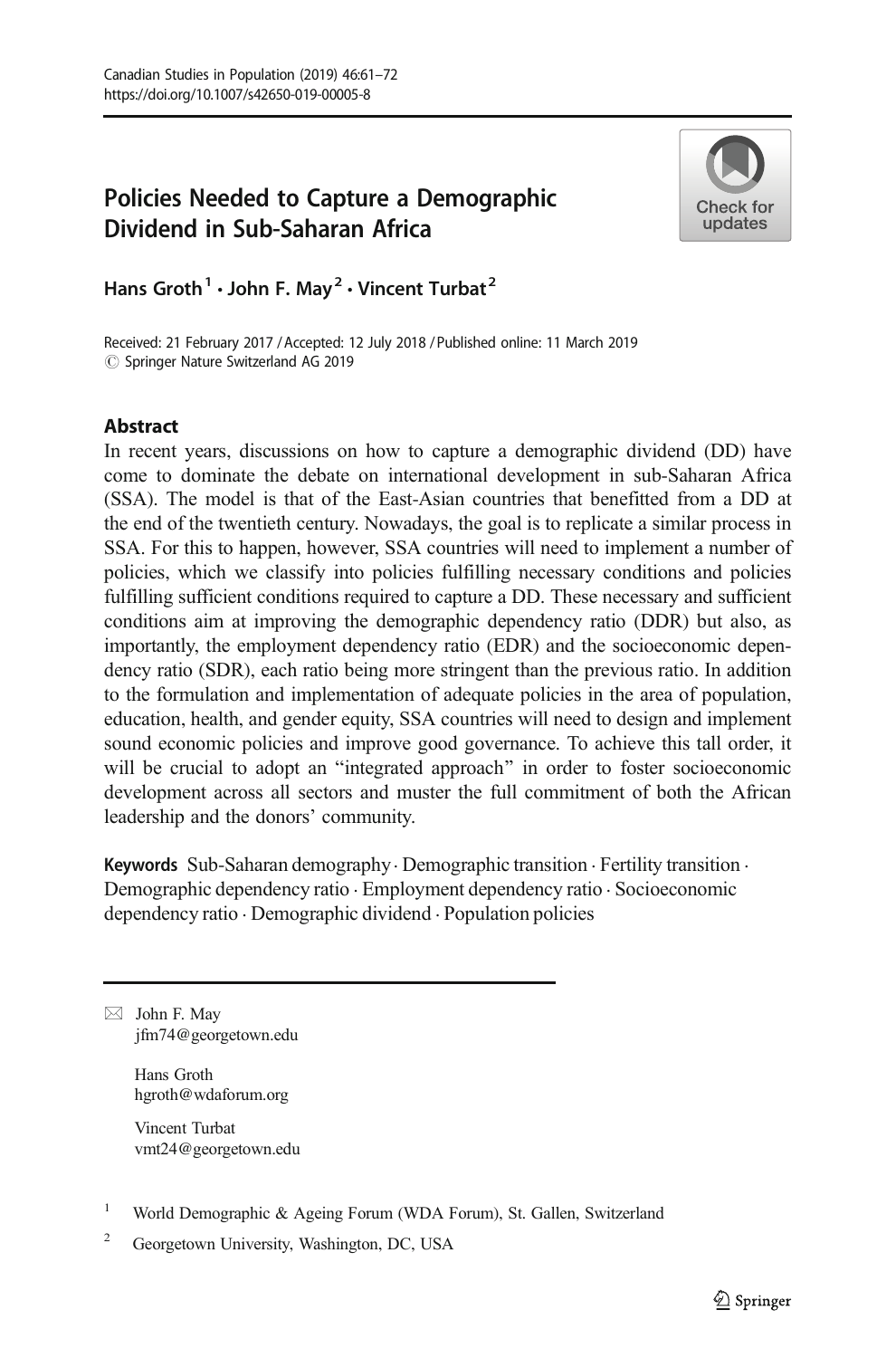# <span id="page-1-0"></span>1 Introduction

In recent years, discussions about international development have focused on the formulation of policies that would help countries in sub-Saharan African (SSA) replicate the conditions that enabled East-Asian countries to capture a demographic dividend (DD) during the period covering the early 1960s to the 1990s (World Bank [2015;](#page-11-0) Thakoor and Wakeman-Linn [2016;](#page-11-0) World Bank/International Monetary Fund [2016\)](#page-11-0). The DD can be defined as an economic surplus triggered by an increase of the employed working-age population relative to the dependent population (Turbat [2017;](#page-11-0) see also Lee and Mason [2006](#page-11-0)).

This paper focuses on the public policies that are needed to capture a DD in SSA. We submit that these policies can be differentiated between those fulfilling the necessary conditions and those achieving the sufficient conditions to capture a DD.

DD-friendly policies should start by aiming at accelerating the demographic transition, which is a necessary condition to open the demographic window of opportunity and reap the benefits of a DD. These demographic policies should be accompanied by a set of socioeconomic policies designed to improve education, health, and gender equity outcomes, which would foster an enabling environment.

We call necessary conditions the set of policies that are needed to improve the demographic dependency ratio (DDR). In other words, these are the policies that would lead to a fast and sharp decline in fertility levels, would improve the relationship between active adults and young dependents, and, eventually, would open the demographic window of opportunity.

Once the demographic window of opportunity is opened, other conditions are required. We call *sufficient conditions* the set of policies that are needed to improve the employment dependency ratio (EDR) and the socioeconomic dependency ratio  $(SDR)$ .<sup>1</sup> The sufficient conditions include the employment policies (targeting full employment for the newcomers on the labor market) as well as the policies dealing with salaries and social issues. These policies should also address the productive use of the economic surplus, which is freed by the decrease in the number of young dependents. Therefore, these policies encompass economic, education, health, gender, and governance issues (Gribble and Bremner [2012;](#page-11-0) Zuber et al. [2017\)](#page-11-0).

The first section of the paper provides key definitions and describes the conceptual framework. The second section reviews the public policies, i.e., the population policies, which are needed to open a demographic window of opportunity. In this section, attention is paid to policies needed to improve the DDR. In the third section of the paper, the emphasis is on the policies that aim at improving the EDR and the SDR, essentially the employment policies as well as the policies on salaries and social issues. Finally, in the fourth section, we look at the way forward and suggest policy priorities for the SSA governments and their development partners.

The paper is based on the findings of the new book edited by Hans Groth and John F. May, published by Springer (Groth and May [2017](#page-11-0)). This volume, which offers a state of the art of the current thinking on the DD and related policies in sub-Saharan Africa, is the result of a 3-year effort by 50 international scholars, of which more than one-third are working in, or are linked to, African institutions. The theoretical chapter by Turbat

<sup>&</sup>lt;sup>1</sup> It should be noted that each ratio is more stringent than the previous ratio.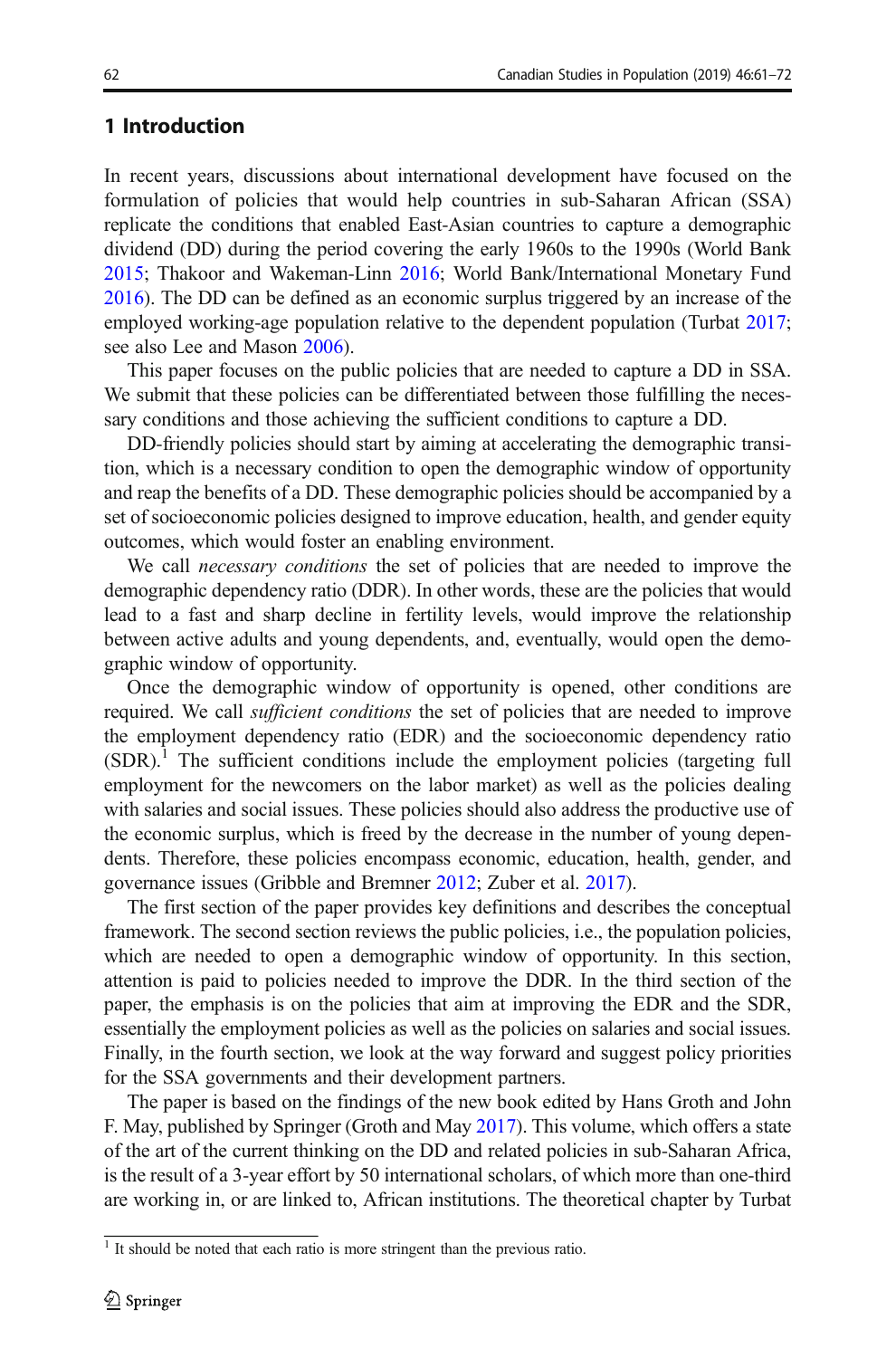published in this volume offers the basic conceptual framework, which was refined when preparing this paper (Turbat [2017](#page-11-0)).

## 2 Conceptual Framework

As mentioned, the demographic dividend (DD) can be defined as an economic surplus resulting from a relative increase of the employed working-age population as compared to the dependents, in particular, the young dependents (Turbat [2017](#page-11-0)). This economic surplus is generated by two elements: the freeing up of resources due to a decrease in the dependency ratio and an increase in gross domestic product (GDP) due to the arrival of the "boom generation" on the labor market. This economic surplus translates into a greater amount of resources, expressed in terms of GDP. These additional resources are in excess of what is needed to cover the current needs of the dependents and are available either for investment in both fixed and human capital and/or for additional consumption (May and Turbat [2017:](#page-11-0) 83, Note 1).

The concept of the demographic dividend was formulated after an examination of the East-Asian "economic miracle," which occurred in the years 1960s to 1990s. To fully understand this phenomenon, economists, demographers, and social scientists were compelled to factor in the demographic changes in these populations, namely the rapid shift in the age structure that was brought about by fast fertility declines. It is estimated that the demographic dividend in East Asia triggered a boost in the economic growth of about 40% (May and Turbat  $2017:79$  $2017:79$ ).<sup>2</sup>

However, a major issue lies in the correct calculation of the dependency ratio. Demographers propose a classic definition of what we will call the "demographic" dependency ratio. The "demographic dependency ratio" (DDR) is the number of people that are not of working age *divided* by the number of people that are of working age.

The formula might read as follows (under the assumption of a working age 15–64):

(Number of people aged 0 to 14 and 65 and over) 
$$
\times
$$
 100  
\nNumber of people aged 15 to 64

In fact, this crude measurement needs to be re-examined for two main reasons. First, children remain dependents well beyond age 15, and older people often fall again in the dependents' category before they reach the age of 65. Second, not all adults are actively employed. Therefore, unemployed adults should be added to the dependents in the numerator and subtracted from the number of people aged 15 to 64 in the denominator. It could be argued that people who are underemployed should be treated similarly, although accurate data on underemployment are usually hard to obtain. Therefore, we propose to calculate an "employment dependency ratio" (EDR), which we define as the number of people that are unemployed (or inactive), whatever their age, *divided* by

<sup>&</sup>lt;sup>2</sup> This paper will exclusively focus on the first demographic dividend, i.e., the fostering of an economic surplus following a change in the age structure. A second dividend, namely an increased capital accumulation obtained through savings and investment, may occur after a first dividend has been captured (Lee and Mason [2006\)](#page-11-0).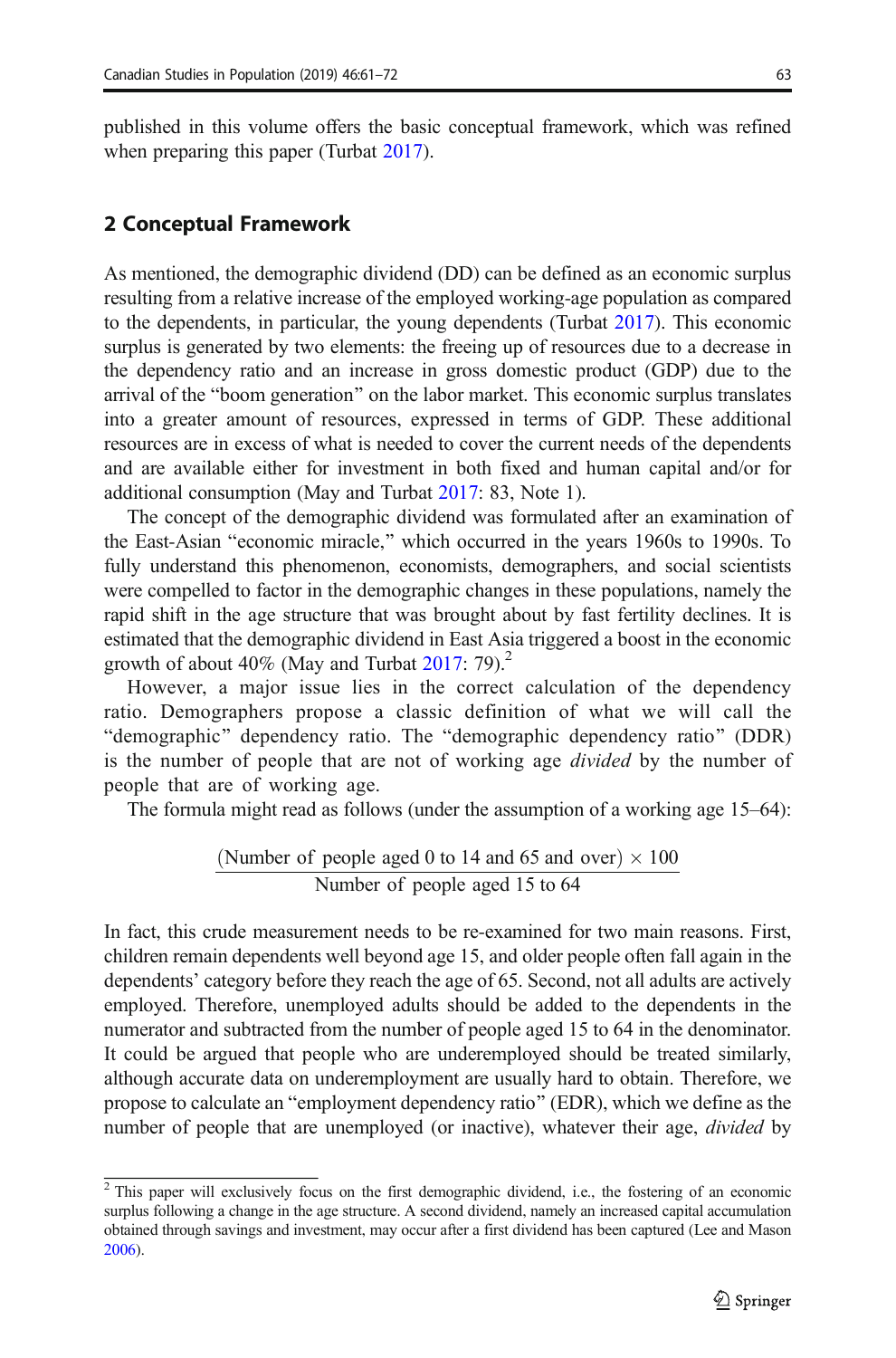number people that are working (or active), whatever their age. The formula is as follows:

$$
\frac{\text{(Under 15 + Over 65)} + \text{(Unemployed 15 to 64)} - \text{(Employee U15 and 65+)} \times 100}{(15 \text{ to 64}) - \text{(Unemployed 15 to 64)} + \text{(Employee U15 and 65+)}}
$$

or in short, unemployed/employed.

However, this is not sufficient to fully assess the dependency burden (i.e., the burden on the active people who need to support the dependents). We, therefore, propose to calculate what we call a "socioeconomic dependency ratio" (SDR) which we define as the number of people that have a total consumption higher than their total income generated by a productive activity—divided by the number of people that have a total income—generated by a productive activity—higher than their total consumption.

The socioeconomic dependency ratio (SDR) formula reads as follows:

$$
\frac{(Number of People whose Income is < Consumption) \times 100}{(Number of People whose Income is > Consumption)}
$$

This dependency ratio is similar to the "support ratio" as spelled out in the National Transfer Accounts (NTA) Manual<sup>3</sup> and, for instance, calculated by the CREFAT<sup>4</sup> for the SWEDD<sup>5</sup> countries.

The support ratio as defined in the NTA is similar to an approach introduced by Cutler et al. [\(1990\)](#page-11-0). The ratio of the number of workers, weighted to incorporate agevariation in labor income, to the number of consumers, weighted to incorporate agevariation in consumption. More precisely, the effective number of workers (L) incorporates age-variation in labor force participation, hours worked, unemployment and productivity or wages, and the effective number of consumers (N) includes age-specific variation in consumption.

The support ratio formula is L/N where L is the number of workers and N the number of consumers. In other words, it provides an estimate of the number of consumers supported by the workers. One can, therefore, write the consumption per consumer (C/N) as follows:

$$
\frac{C}{N} = \frac{(1\text{--}s)Y}{L} \times \frac{L}{N}
$$

where  $C$  is the total consumption,  $Y$  the total income, and  $s$  the average propensity to save  $(c,$  the propensity to consume = 1–s).

The SDR that we are proposing is different from the support ratio in that we are having the workers in the denominator and the "dependent" consumers (not the total consumers) in the numerator. It is built as a dependency ratio and not as a support ratio.

In order to capture a demographic dividend, a country will need not only to improve the DDR but also the EDR and the SDR. As explained in the [Introduction,](#page-1-0) this paper

 $\frac{3}{3}$  National Transfer Accounts Manual: Measuring and Analyzing the Generational Economy, New York: United Nations, 2013.

<sup>4</sup> Centre de Recherches en Économie et Finance Appliquées de Thiès, Sénégal.

<sup>&</sup>lt;sup>5</sup> The Sahel Women's Empowerment and Demographic Dividend (SWEDD) is a World Bank project that includes six countries: Burkina Faso, Chad, Côte d'Ivoire, Mali, Mauritania, and Niger.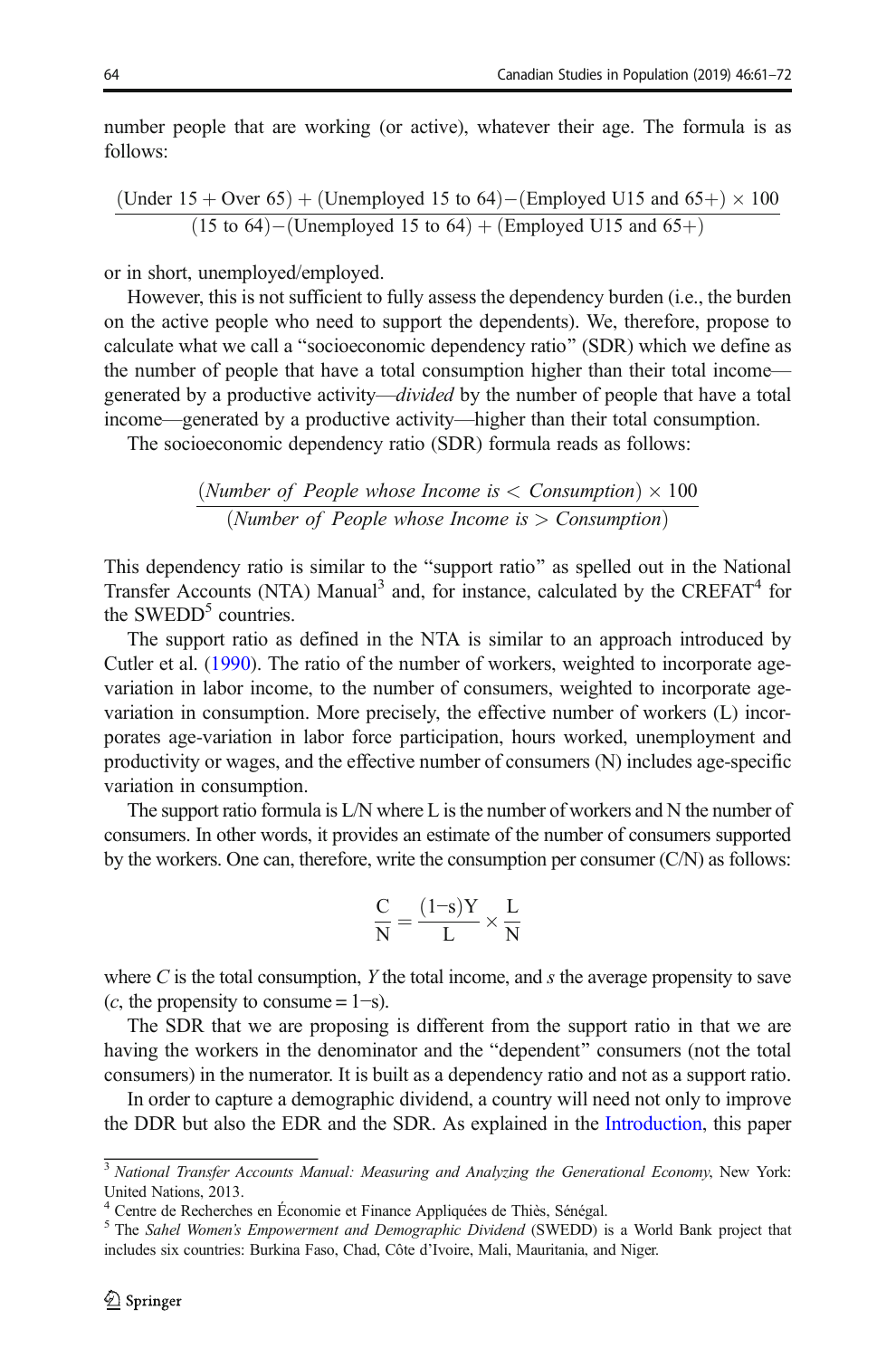will focus on the necessary conditions, as well as the sufficient conditions needed to achieve these goals. The fulfillment of the arrays of these various necessary and sufficient conditions follows a logical, as well as a chronological, sequence. Figure 1 offers a sketchy summary of the conditions that policymakers will need to meet in order to capture a (first) demographic dividend.

## 3 Policies to Achieve the Necessary Conditions

A rapid and sharp decrease of fertility is the most important policy lever to open a demographic window of opportunity and benefit from a demographic dividend (DD) (May and Turbat [2017\)](#page-11-0). Such a fertility decline is necessary in order to positively impact the demographic dependency ratio (DDR). The DDR will improve (decrease) when active adults are growing faster than their dependents, especially their young dependents below age 15 or below age 20 (both dependency ratios are routinely calculated by the United Nations Population Division). However, the demographic window of opportunity will not last forever because the population will inexorably start to age. The older dependents will eventually grow faster than the working age population and therefore the DDR will increase again.

#### 3.1 Family Planning Coverage

The key public policy challenge is to trigger a rapid and sharp fertility decline (Guengant [2017](#page-11-0)). To achieve this, the first step will be to improve and expand the supply of family planning services through programs that offer reliable information and quality services. The current level of contraceptive use for modern methods in sub-Saharan Africa is currently estimated at 26% (Population Reference Bureau [2017\)](#page-11-0), whereas it will be necessary to reach a contraceptive prevalence rate (CPR) of at least 75% to achieve the contraceptive revolution and attain replacement level fertility. Despite some exceptions (e.g., Ethiopia, Malawi, and Rwanda), most sub-Saharan African countries currently experience very low growth rate of their CPR, to the tune of about 0.5 percentage point per year. Therefore, it is necessary to increase the uptake of modern contraception. A rate of increase of contraceptive coverage of at least 1.5 percentage points per year appears to be an ambitious but feasible target. The programmatic challenge is not only to attract new family planning acceptors but also to retain current users.



#### Source: The authors.

Fig. 1 Policies impacting respectively the demographic dependency ratio (DDR), the employment dependency ratio (EDR), and the socioeconomic dependency ratio (SDR)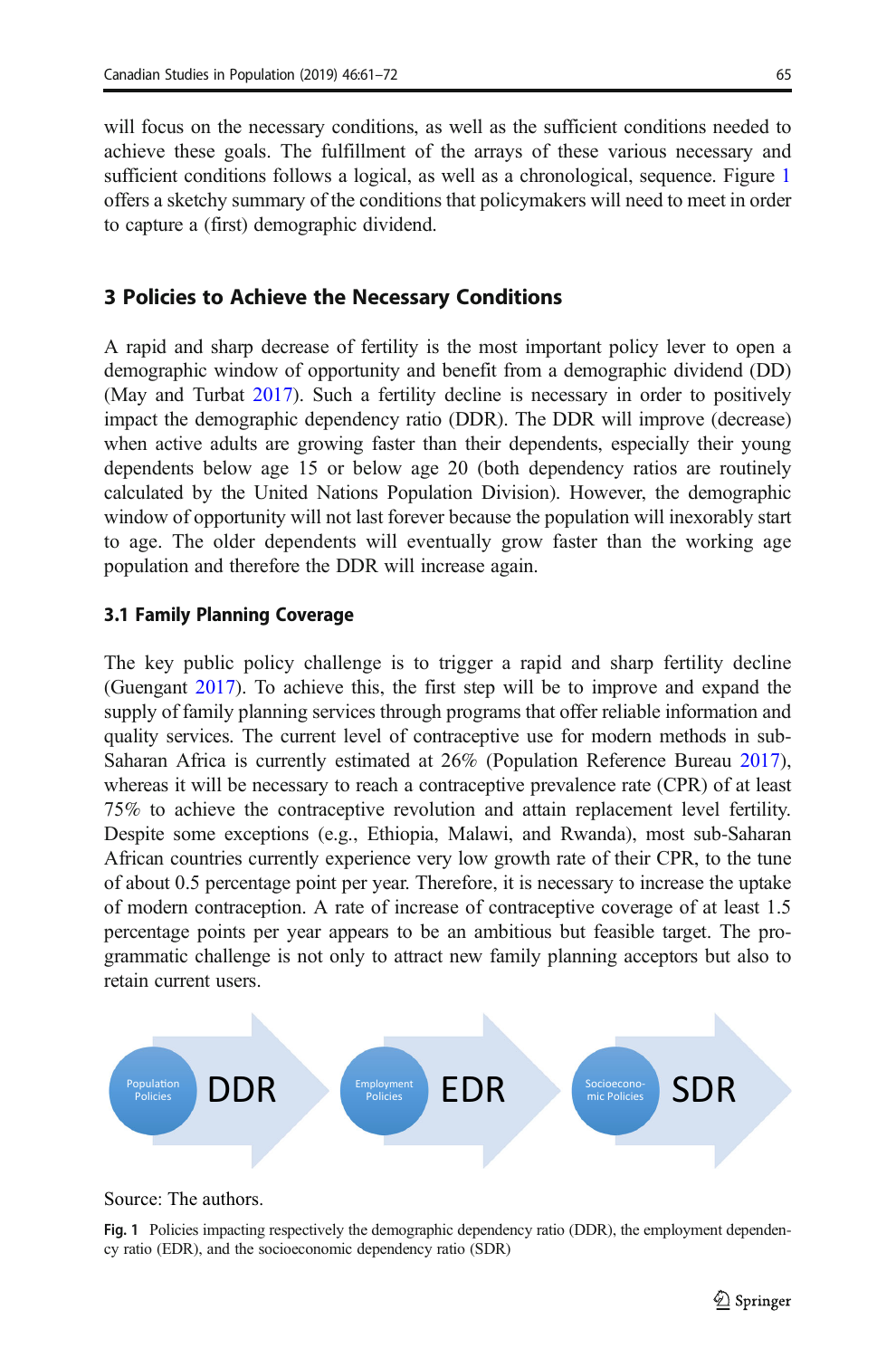### 3.2 Demand Creation for Smaller Family Size

A faster fertility decline will also require a much higher demand for smaller family size, i.e., the creation of a larger demand for lower fertility. The anticipated mortality decline, especially of infant and child mortality, should help foster smaller family size. However, specific programs will also be required to change perceptions and attitudes about family size. Information, education, and communication (IEC) programs, as well as behavior communication change (BCC) campaigns will need to be expanded. Such communication programs must be innovative, repetitive, and sustained over time. The Animas Sutura program in Niger appears to be a sterling example of a successful communication program, although it currently covers less than 5% of the population of the country (Guengant and Issaka Maga [2017](#page-11-0)).

In addition, female education and women's empowerment programs will reinforce communication efforts. As such, the Sahel Women's Empowerment and Demographic Dividend (SWEDD) project funded by the World Bank Group in six Western Africa countries (Burkina Faso, Chad, Côte d'Ivoire, Mali, Mauritania, and Niger), represents a new generation of projects linking women's empowerment to the capturing of a DD.

## 3.3 African Leadership and Donors

The two-pronged effort to expand family planning access and create a stronger demand for smaller family size will also necessitate a much stronger commitment of the part of the African leadership (May [2017a\)](#page-11-0). The attitudes of African policymakers have started to change in recent years because African leaders are interested in capturing a demographic dividend. However, African leaders and policymakers have not yet fully internalized the need to reduce fertility levels rapidly and significantly to achieve this goal. Moreover, the institutional capacity of many SSA countries to implement population policies and programs remains weak (May [2017b\)](#page-11-0).

The donors' community should also be more proactive on the front of fertility reduction. In this respect, the 2012 pledge (reiterated in 2017) of the Bill and Melinda Gates Foundation to provide funding for access of modern family planning methods to an additional 120,000 couples is a major step in the right direction. Last but not least, past family planning efforts have suffered from shifting policies and priorities. The HIV/AIDS epidemic has defunded many family planning programs. Therefore, it is essential that future efforts to expand family planning coverage be sustained over time with appropriate funding (May [2017a\)](#page-11-0).

## 4 Policies to Achieve Sufficient Conditions

If properly implemented, the population and supportive policies discussed in the previous section should result in a decrease of the demographic dependency ratio (DDR), a necessary condition for the opening of the demographic window of opportunity.<sup>6</sup> However, these

<sup>&</sup>lt;sup>6</sup> The demographic window of opportunity opens when fertility declines. This window of opportunity may last for a period of 40 to 50 years, until the proportion of the older population (65+) starts to increase rapidly, a phenomenon known as "population aging."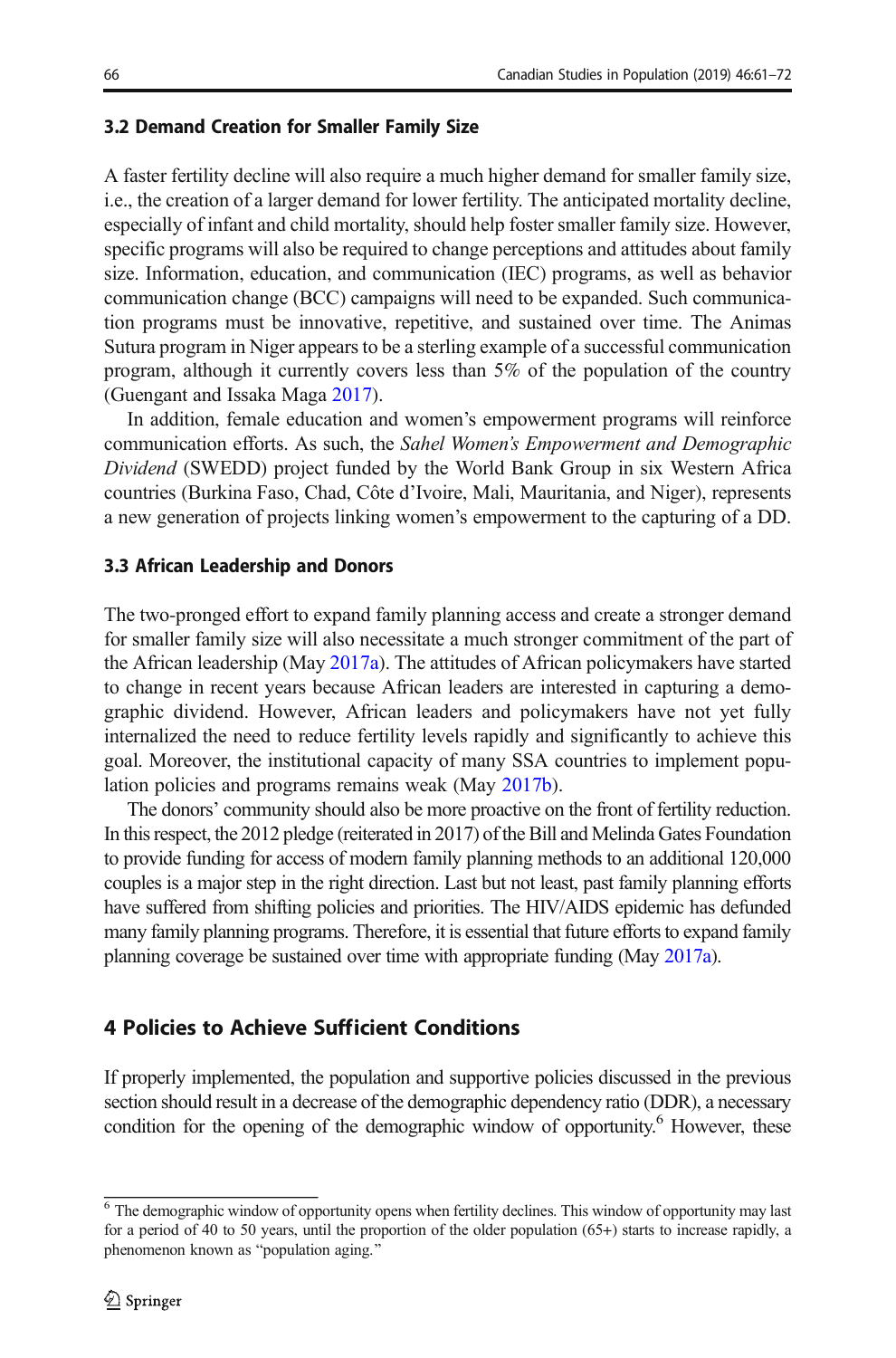policies are insufficient to significantly impact the employment dependency ratio (EDR) and/or the socioeconomic dependency ratio (SDR).

If the DDR is often calculated according to the formula  $(U15 + 65)$  and over)/15–64, the EDR takes into account employment by subtracting the U15 and 65+ that are employed from the numerator (dependents) to add them to the denominator (active persons), and subtracting the unemployed 15–64 from the denominator (active persons) to add them to the numerator (dependents), or  $[(U15 + 65 \text{ and over}) - (employed$ U15 + employed 65 and over)]/ $[(15–64) - (unemployed 15–64)].$ 

As can be seen in Table [1](#page-7-0), which is based on data for 2015 and 2016 that were collected by the International Labour Organization (ILO), the United Nations Development Program (UNDP), and the World Bank Group (WBG), the DDR grossly underestimates the real dependents' burden on the economy of a country, when it is compared to the EDR. The latter is no doubt a much better, albeit insufficient, indicator of the "dependency burden" than the former.

The number of working people, and therefore, the EDR (via variations in both numerator and denominator), is directly impacted by the employment policy. The average income of the working population is directly impacted by the salary policies (especially by the minimum wage policy). Through a variation in the number of people who spend less than their income—generated by a productive activity—this will directly impact the SDR.

If the three selected indicators (DDR, EDR, and SDR) are extremely relevant to assess the likeliness of reaping a DD, other elements need to be considered as well. For example, the number of assisted people does not only depend on age or employment but also on social and health status (handicap, for example). Also, the average dependency subsidy is directly impacted by social policies. An increase in the number of people covered by the social safety net would result in an increase in money transfers from the "surplus providers" to the "surplus users." The same result would be observed if there was an increase in the average subsidy allocated to the dependents.

In this section, we will underline the main elements that each of the main socioeconomic policies should include with the view of freeing up resources currently allocated to dependents and therefore of improving the EDR and the SDR, respectively. However, it must be kept in mind that these policies cannot be fully successful without simultaneous policies in education, health, youth and gender (which help create an enabling environment), and macroeconomic policies.

As suggested by the International Labour Organization (ILO  $2013$ ): "Possible policy directions need to take into account the complementarities between employment and social protection policies for all age groups spanned over the life cycle. They should build upon inter-generational solidarity".<sup>7</sup>

#### 4.1 Employment Policies

To improve the EDR, a government's priority should be to increase the labor market's absorptive capacity to the level of the bulge of youth that will reach the working age as a result of the demographic transition and thus modification of the age structure (Eberstadt [2017;](#page-11-0) Lee et al. [2016](#page-11-0)). If this is not done, the youth will end up reacting

<sup>&</sup>lt;sup>7</sup> Social protection includes policies and programs designed to reduce poverty and vulnerability.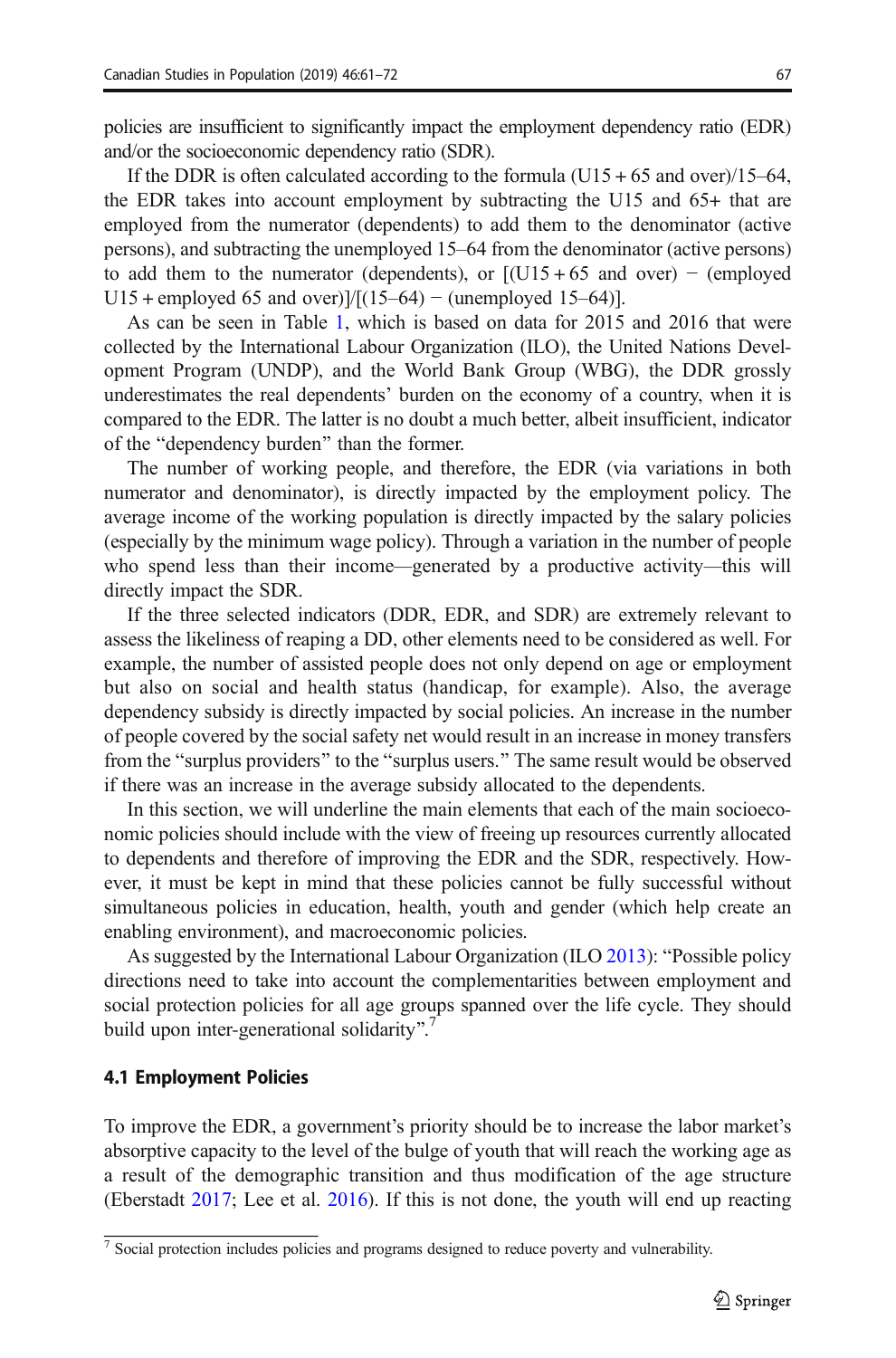| Country               | <b>DDR</b> | <b>EDR</b> | <b>Estimated SDR</b> |
|-----------------------|------------|------------|----------------------|
| Western Africa        |            |            |                      |
| Benin                 | 82         | 224        | 244                  |
| Burkina Faso          | 92         | 154        | 222                  |
| Gambia, The           | 92         | 225        | N/A                  |
| Ghana                 | 72         | 96         | 244                  |
| Liberia               | 82         | 189        | N/A                  |
| Mali                  | 102        | 178        | 250                  |
| Senegal               | 89         | 191        | 233                  |
| Sierra Leone          | 82         | 155        | N/A                  |
| Total                 | 85         | 147        | N/A                  |
| Central Africa        |            |            |                      |
| Cameroon              | 85         | 127        | N/A                  |
| Gabon                 | 72         | 201        | N/A                  |
| Sao Tome and Principe | 85         | 111        | 200                  |
| Total                 | 84         | 130        | N/A                  |
| Eastern Africa        |            |            |                      |
| Ethiopia              | 80         | 106        | 204                  |
| Madagascar            | 82         | 98         | N/A                  |
| Mauritius             | 41         | 71         | N/A                  |
| Mozambique            | 94         | 203        | 208                  |
| Rwanda                | 79         | 122        | N/A                  |
| Seychelles            | 133        | 182        | N/A                  |
| South Sudan           | 83         | 171        | N/A                  |
| Tanzania              | 67         | 118        | N/A                  |
| Zambia                | 96         | 150        | N/A                  |
| Zimbabwe              | 82         | 116        | N/A                  |
| Total                 | 79         | 120        | N/A                  |
| Southern Africa       |            |            |                      |
| Botswana              | 56         | 164        | N/A                  |
| Lesotho               | 67         | 160        | N/A                  |
| Namibia               | 68         | 178        | N/A                  |
| South Africa          | 52         | 149        | 182                  |
| Total                 | 53         | 151        | N/A                  |
| Eastern Asia          |            |            |                      |
| China-Hong Kong SAR   | 37         | 54         | 189                  |
| Japan                 | 58         | 72         | 222                  |
| Korea, Republic of    | 39         | 85         | 192                  |
| Mongolia              | 100        | 184        | 179                  |
| Total                 | 59         | 76         | 195                  |

<span id="page-7-0"></span>Table 1 Comparison between the 2016 demographic dependency ratio (DDR), the 2016 employment dependency ratio (EDR), and the estimated 2015 socioeconomic dependency ratio (SDR)

Some important sub-Saharan countries, such as Kenya and Nigeria, have not been included in this table because the data are either not available or unreliable

Source: authors' calculations based on ILO, UNDP, and WBG data collected for years 2015 and 2016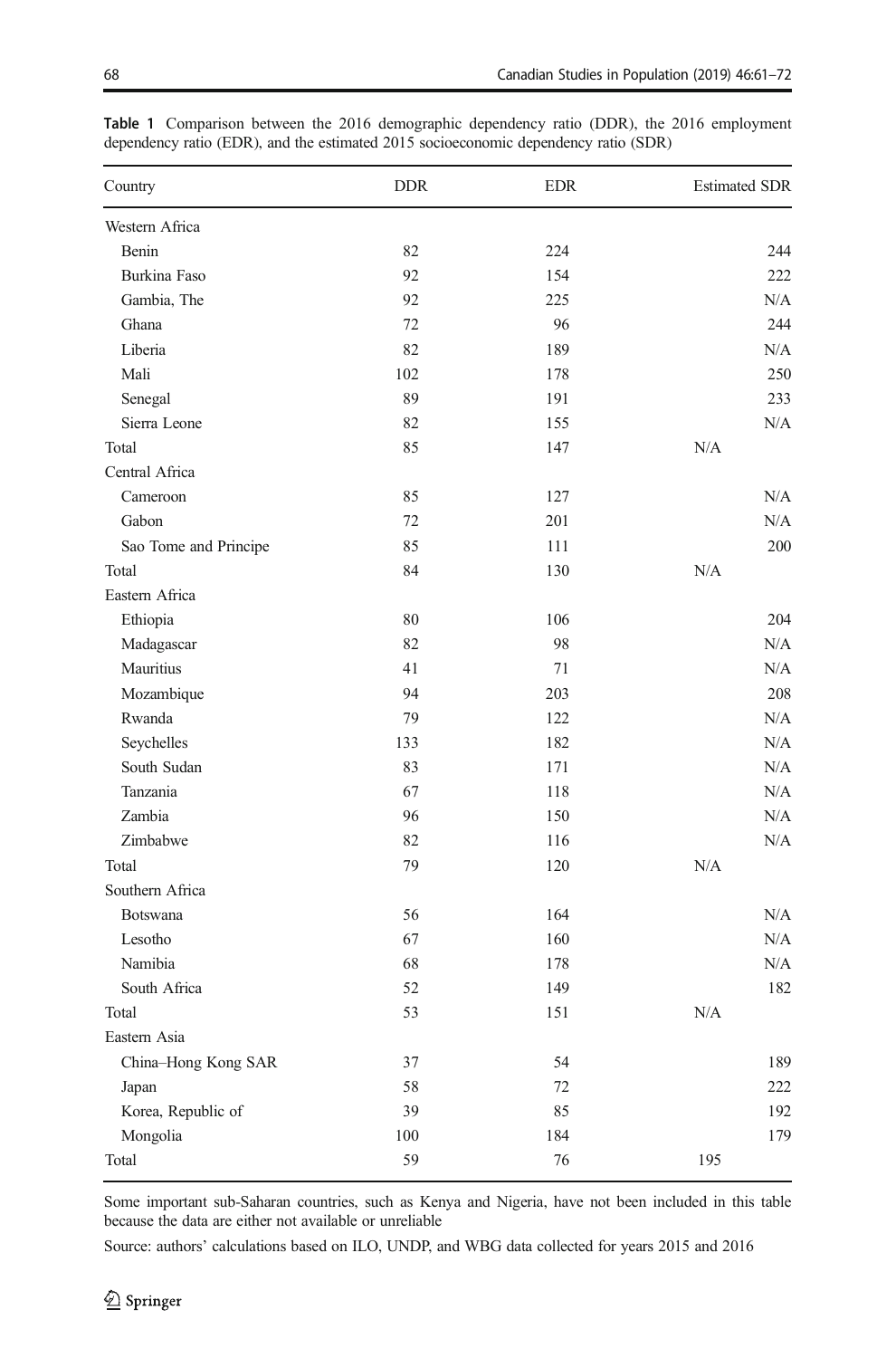cases, this would negatively impact the capturing of a DD.

The International Labor Organization (ILO) estimates that the global youth unemployment rate in developing countries is expected to reach 9.4% or 7.9 million youth in 2017. In addition, "Across most labour market indicators, wide disparities exist between young women and men, underpinning and giving rise to wider gaps during the transition to adulthood. In 2016, for instance, the labour force participation rate for young men stands at 53.9 per cent compared to 37.3 per cent for young women— representing a gap of 16.6 percentage points" (ILO [2016](#page-11-0)). Also, millions of young people in low-income countries continue to leave school to take up jobs when they are too young. According to the ILO report, 31% of youth in low-income countries have no educational qualifications at all compared to 6% in lower-middle-income countries and 2% in upper-middle-income countries.

The youth are more likely to be unemployed than the other age groups and, when employed, more likely to be in the informal sector, $^8$  at a low wage, and without social protection. Moreover, there are large discrepancies within the youth. Kipesha and Msigwa [\(2013](#page-11-0)) list five criteria, namely gender, geographical location, education, skills, and marital status as significant factors explaining the difference in youth employment status.

A relevant employment policy should, therefore, focus on the youth and not only when they arrive on the labor market. It should start much earlier through their education, with a special focus on girl's education, their skills, and their health. Rural labor markets need to be boosted to slow down the current out-migration flows that start from the remotest areas of sub-Saharan Africa to end up in European camps, if not in the sea, via the slums of the African capital cities. Also, the plague of informality needs to be effectively addressed at the level of urban labor markets. Data clearly show that most people, and especially the youth, that are "employed" in the informal sector live under the poverty line.

#### 4.2 Salary Policies (Minimum Wage)

Even if a government succeeds in increasing youth employment, the impact on the SDR might be moderate because of the "working poor". The poor quality of employment continues to disproportionately affect the youth, albeit with considerable regional differences. For example, sub-Saharan Africa continues to suffer the highest youth working poverty rates globally at almost 70%.

As observed in many economies, there is growing evidence of a shift in the age distribution of poverty, with youth taking the place of the elderly as the group at highest risk of poverty (defined for developed economies as earning less than 60% of the median income). The challenge is particularly acute in some countries where the "poverty risk" for young workers exceeds 20%.

Cunningham [\(2007](#page-11-0)) suggests that the minimum wage is an attractive policy tool for governments that aim at reducing poverty and promoting social justice as "it does not require significant direct government expenditures ..." However, because the minimum

 $8$  The informal sector, as opposed to the formal sector, encompasses economic activities, enterprises, jobs, and workers that are not regulated or protected by the state.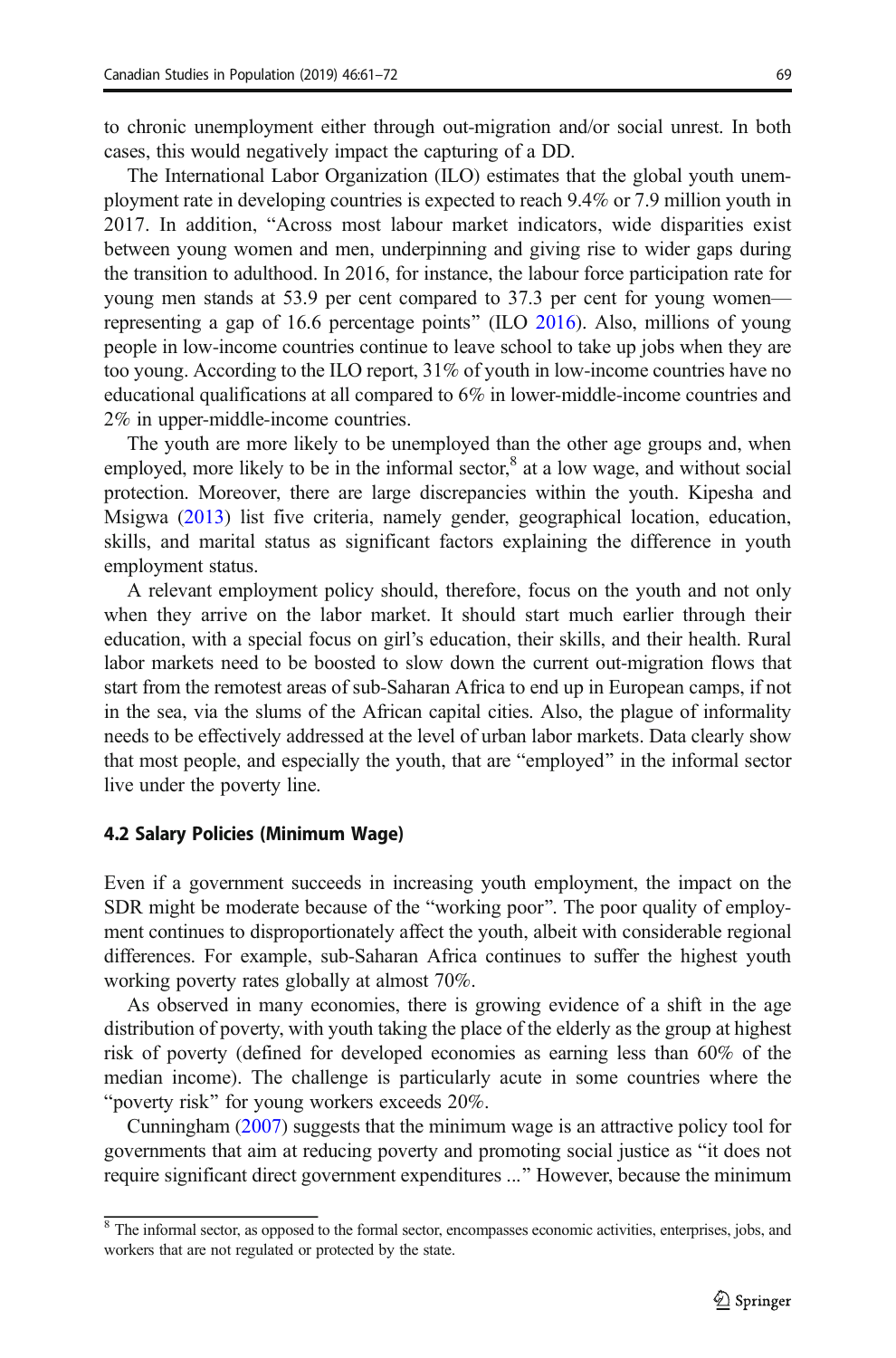wage is often tied to social programs, an increase in minimum wage might exacerbate deficit issues.

Therefore, should a government enact and enforce minimum wage legislation? Would it result in an increase in the national income per capita? Would it impact negatively the employment level?

Cunningham [\(2007](#page-11-0)) notes that the salaries of workers both in the formal and informal sector increase as a result of a rise in the minimum wage. Moreover, "the minimum wage is more binding in the informal than the formal sector.<sup>"</sup>

Terrell and Almeida  $(2008)$  confirm this conclusion, "the evidence strongly suggests that an increase in the minimum wage tends to have a positive wage effect," and find "a small negative employment effect among workers covered by minimum wage legislation," noting that "the effects tend to be stronger among low-wage workers."

### 4.3 Social Policies

Barrientos and Hulme [\(2008\)](#page-10-0) acknowledge the growing consensus around the view that social protection constitutes an effective response to poverty and vulnerability in developing countries, and an essential component of economic and social development strategies. Social protection is now better grounded in development theory as a result of the identification of the factors preventing access to economic opportunity and sustaining persistent poverty and vulnerability.

The remarkable economic successes of East-Asian countries have been achieved through state-led macroeconomic and development policies in which social policies played a fundamental role. As  $Cook$   $(2013)$  $(2013)$  comments, "These late industrialisers adopted social policies at earlier stages in their development...challenging the notion that more expensive social policies are a luxury of richer economies. Instead, their experience demonstrates the intrinsic role of such policies in development processes.<sup>"</sup>

New social programs, such as the well-known conditional cash transfers (CCTs), are aimed at both reducing poverty and promoting development, taking into account the strong relationship between poverty, inequality, and growth.

With regard to employment, considering that one of the major obstacles is the nature of employment, the structural change process will need accompanying social policies: Bstructural transformation requires deliberate policies to invest in sectors that can create jobs, and in the labour force to ensure skills appropriate to these new sectors^ (Cook [2013\)](#page-11-0).

The social policies needed to improve the SDR will have to: (i) change focus from short-term social safety nets and social funds to a much broader range of mid- to long-term policies and programs that combine interventions protecting basic levels of consumption among poor; (ii) facilitate investment in human capital and other productive assets; (iii) strengthen the agency of those in poverty, including the "working poor" (Barrientos and Hulme  $2008$ ); and (iv) include all dependents' categories, including the unemployed.

#### 4.4 Education and Gender Policies

Education policies, especially those geared at young girls, are an essential element of the policies needed to fulfill the necessary conditions to capture a demographic dividend, namely to reduce high fertility levels. In addition, female education programs will facilitate the expansion of family planning coverage. It has been demonstrated in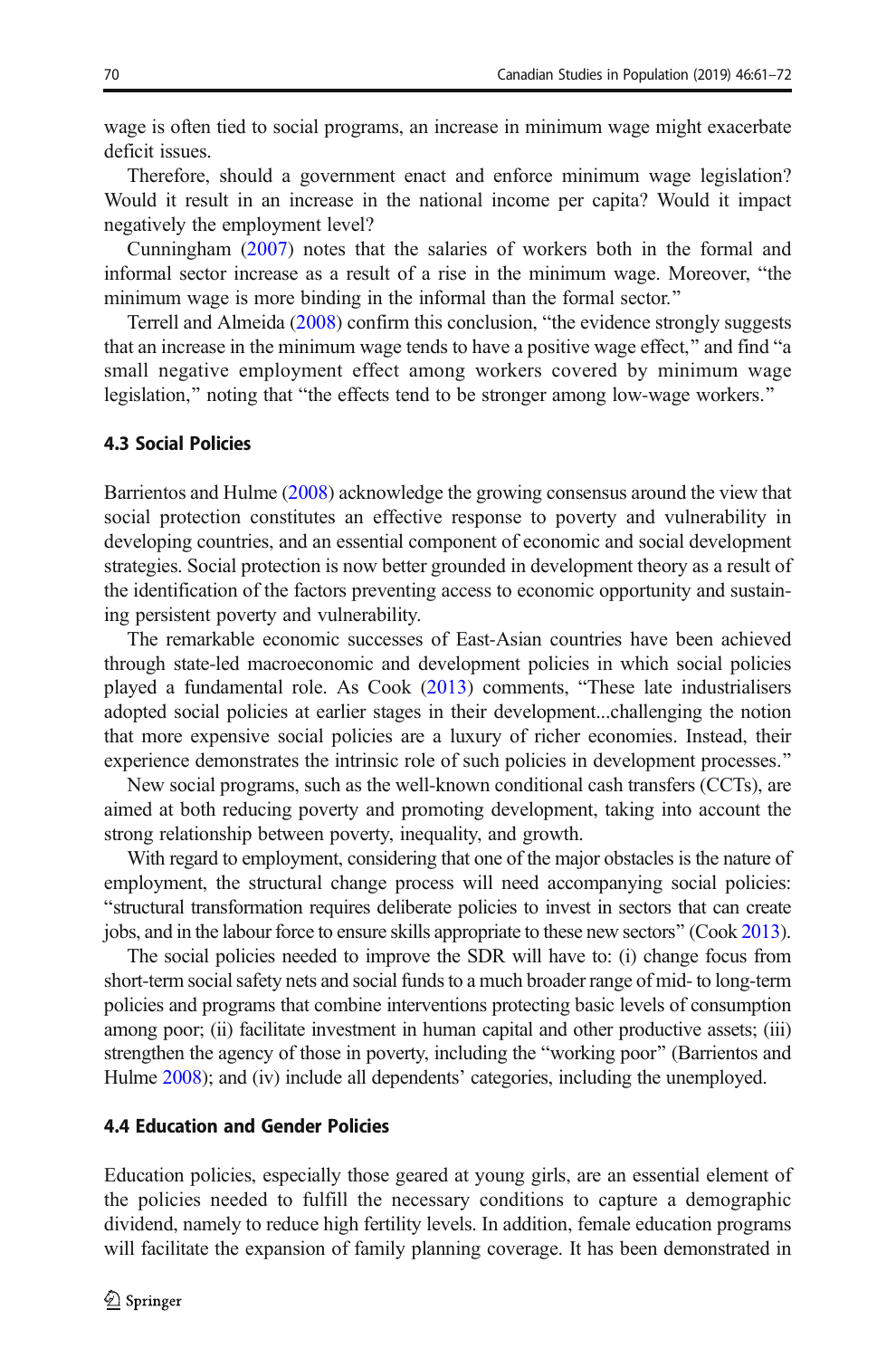<span id="page-10-0"></span>Ethiopia that female education brings also positive externalities, even for women without education (World Bank [2007\)](#page-11-0). However, for female education to fulfill its purpose with respect to capturing a DD, it must be stressed that young girls should pursue their schooling until the completion of the secondary level. Another key dimension of education, which has often been overlooked, is the quality of education (a phenomenon which is independent of the length of education).

These education policies geared at young girls are predicated on gender equitable policies. When combined with women's empowerment policies, female education programs will be more effective to entice young women to reduce their family size and participate in the economy. Finally, education and gender policies, when geared at young girls, also help fulfill the sufficient conditions to capture a demographic dividend.

### 5 The Way Forward

In addition to the management of fertility, public policies should focus on the other drivers that must be put in place to capture a DD, mainly employment, salary, and social policies. However, these policies would fall short without the right enabling environment. This means that relevant policies in the areas of education, health, gender, macroeconomics, and good governance need to be implemented as well.

At this stage, it seems that the first stumbling block to accelerate the fertility transition in sub-Saharan Africa is the lack of a strong commitment toward a rapid fertility decline on the part of African leaders, policymakers, and stakeholders (May [2017a\)](#page-11-0). The authors view this as perhaps the most important challenge that must be addressed in order to capture a DD in the region. The second stumbling block is the low absorptive capacity of the labor market and its discrimination of the youth and women. The third stumbling block is the low level of salaries, especially in the informal sector, again for the youth and the women. And the fourth stumbling block to capture a DD is the lack of social protection of the dependents and the "working poor."

There is a growing consensus among development specialists working in sub-Saharan Africa—and this could be called the "integrated view" or the creation of an enabling environment—that in addition to the expansion of family planning coverage sustained fertility declines in SSA will depend also on much lower infant and child mortality levels, substantial improvements in female literacy and education (especially at the secondary level), empowerment of women, and greater participation of women into the labor force (May [2017a](#page-11-0)).

The task ahead to implement this "integrated approach" to socioeconomic development is formidable because most necessary and sufficient conditions to capture a DD have yet to be met in many SSA countries. Indeed, the relevant policies have yet to be designed and, thereafter, these policies will need to be implemented *simultaneously*.

### References

Barrientos, A. & D. Hulme (2008). Social protection for the poor and poorest in developing countries: reflections on a quiet revolution. In Brooks World Poverty Institute, working paper no. 30. Manchester, GB: The University of Manchester.